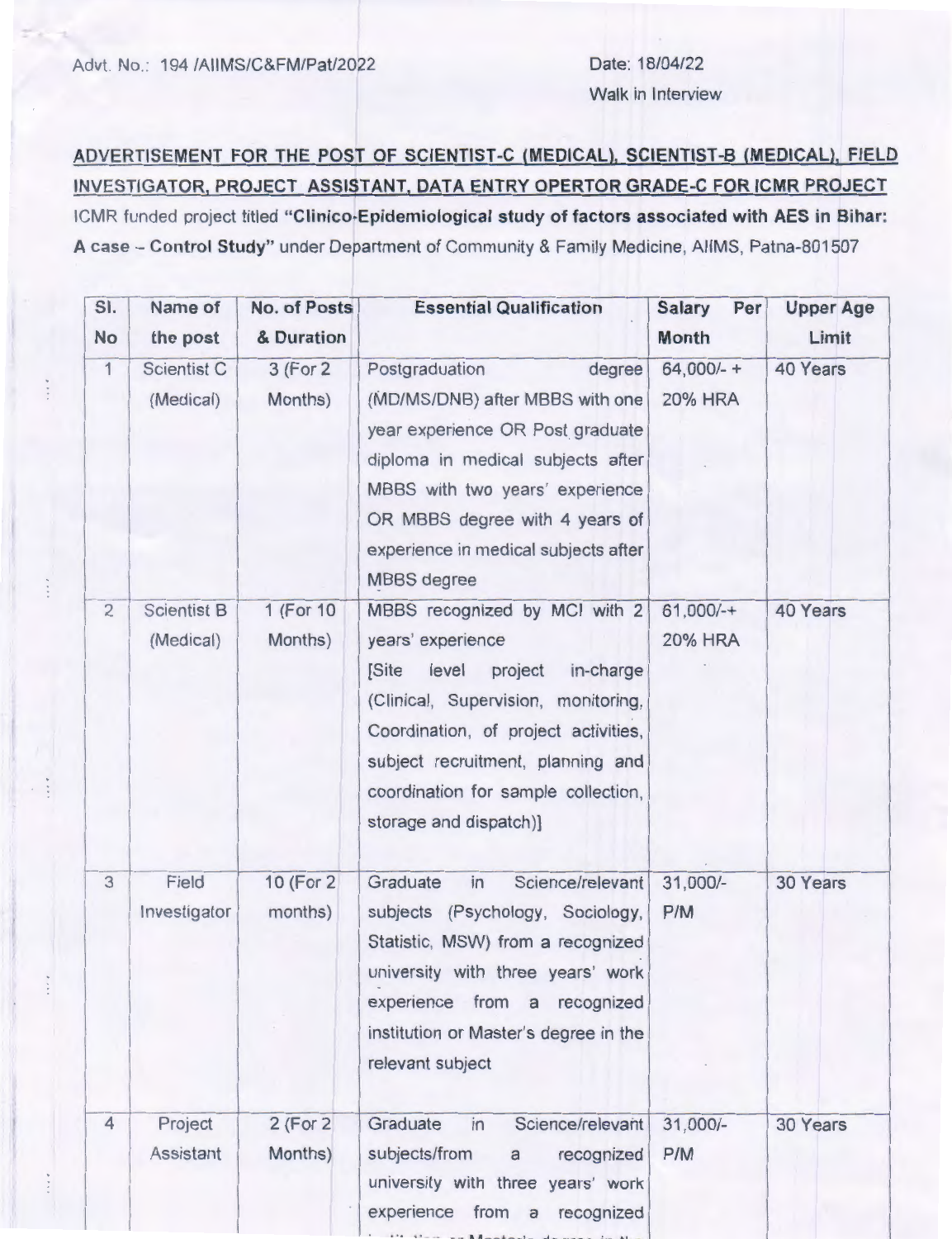|   | Data Entry | 1 (For 12) | Bachelor's degree in Computer       | $31,000/-$ | 30 Years |
|---|------------|------------|-------------------------------------|------------|----------|
| 5 | Operator   | Months)    | Science<br>Application/IT/Computer  | P/M        |          |
|   | Grade-C    |            | recognized<br>from<br>a             |            |          |
|   |            |            | institution/university              |            |          |
|   |            |            | A speed test of not less than 15000 |            |          |
|   |            |            | key depressions per hour through    |            |          |
|   |            |            | test on computer                    |            |          |

- 1. The appointment on these posts are purely temporary
- 2. Mode of selection: Walk-in Interview by competent selection panel
- **3. Date of interview:**

| a. Scientist C (Medical) & Scientist B     | - | 26th April, 2022 |
|--------------------------------------------|---|------------------|
| b. Field Investigator                      |   | 27th April, 2022 |
| c. Project Assistant & Data Entry Operator |   | 28th April, 2022 |

- 4. Time of Reporting : All the candidates should report **by 09:30.am** on date of interview.
- 5. Reporting Venue: Department of Community & Family Medicine, First Floor, Medical College Building, AllMS Patna.
- 6. The candidates shall report with
	- a. Duly filled application form
	- b. Self-attested photocopies of proof of date of birth (birth certificate/ class 10<sup>th</sup> certificate), eligibility qualification mark-sheets, degrees, experience certificate , caste certificate (if applicable), qualifying degree registration with statutory council (if applicable) and other relevant testimonials .
	- c. Original certificates for verification
- 7. The date of interview would be used as the cut-off for calculation of age to consider eligibility.
- 8. **Age Relaxation:** Relax-able up to 5 years for Government servants and SC/ST/OBC candidates SC/ST/OBC in accordance with the instructions issued by the Department of Personnel and Training from time to time in this regard.
- 9. No TA/DA will be paid for attending the interview.
- 10. **Application Fees: Nil**

**(Prof.** ~ **& Head)**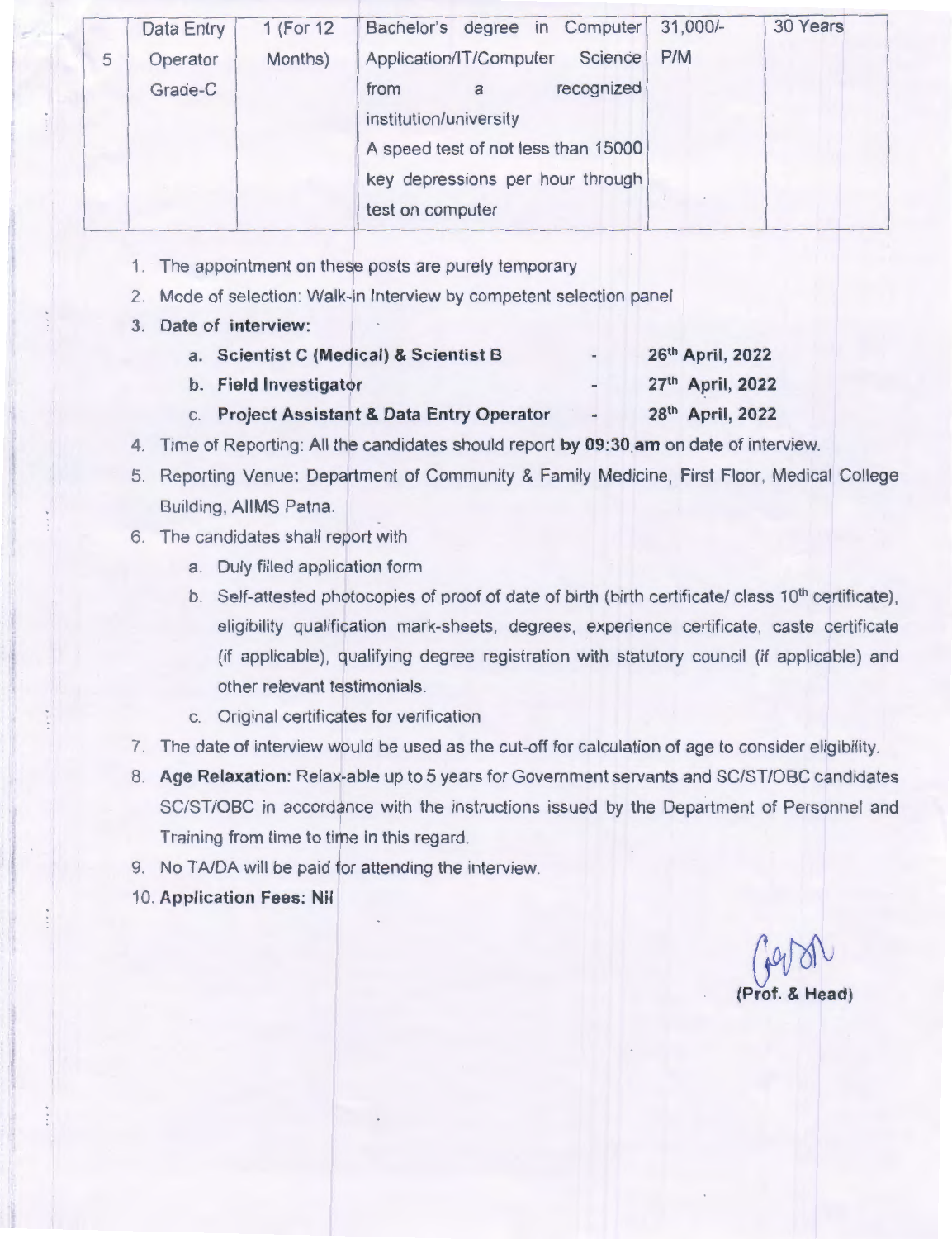## **ALL INDIA INSTITUTE OF MEDICAL SCIENCES, PATNA**

Department of Community and Family Medicine First Floor, College Building, AllMS Patna-801507

> Affix recent Passport size Photograph Duly signed

ICMR funded project titled "Clinico-Epidemiological Study of Factors Associated with AES in Bihar: A Case Control Study"

(Please read the format carefully before fill. If format will be not fill clearly, form will be rejected)

Name of the post applied for: SCIENTIST-C (MEDICAL), SCIENTIST-B (MEDICAL), FIELD INVESTIGATOR, PROJECT ASSISTANT, DATA ENTRY OPERTOR GRADE-C

| Name of the Post                                |                             |                                                                                |
|-------------------------------------------------|-----------------------------|--------------------------------------------------------------------------------|
| Name (In Capital Letters):<br>1.                |                             |                                                                                |
| <b>Father's Name</b><br>2                       |                             |                                                                                |
| (a) Date of Birth<br>3.                         |                             |                                                                                |
| (b) Age as on (30/04/2022)                      | $\mathcal{L}_{\mathcal{L}}$ | daysMonthYears                                                                 |
| Nationality<br>4.                               |                             |                                                                                |
| <b>Marital Status</b><br>5.                     |                             |                                                                                |
| Sex (Male/Female)<br>6.                         |                             |                                                                                |
| 7. Category (Gen./OBC/SC/ST):                   |                             |                                                                                |
| 8. (a) Address (Permanent)                      |                             |                                                                                |
|                                                 |                             |                                                                                |
|                                                 |                             |                                                                                |
| (b) Address for Communication                   |                             |                                                                                |
|                                                 |                             |                                                                                |
|                                                 |                             |                                                                                |
|                                                 |                             |                                                                                |
| <b>Contact Details</b><br>9.                    | Residence                   | <u> 1987 - Alder Harrison, amerikan bisa</u>                                   |
|                                                 | <b>Office</b>               |                                                                                |
|                                                 | <b>Mobile</b>               | the control of the control of the control of the                               |
|                                                 | E-Mail ID                   |                                                                                |
|                                                 |                             | 10. Please tick (v) if you are a member of Scheduled Caste/Scheduled Tribe/OBC |
| (Answer: Yes or No):                            |                             |                                                                                |
| If the answer is Yes, Provide Caste Certificate |                             |                                                                                |